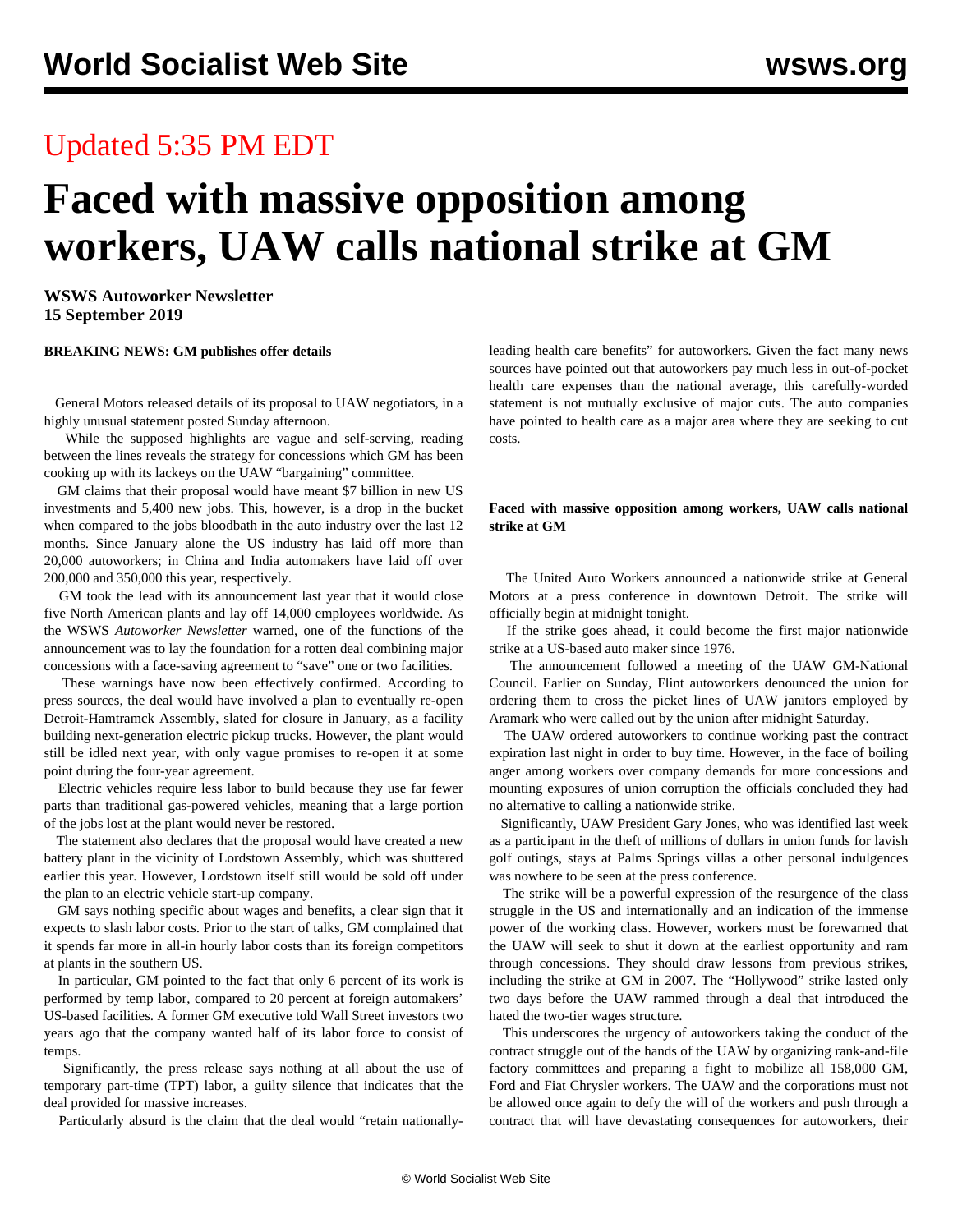families and future generations of workers.

 The *World Socialist Web Site Autoworker Newsletter* will provide further updates as this story develops.

## **Autoworkers furious as UAW orders them to cross janitors' picket lines**

 In a flagrant betrayal, the United Auto Workers union ordered production workers at General Motors to cross the picket lines of UAW janitorial contractors, whom the union called out on strike at five plants after midnight Saturday.

 The UAW is keeping autoworkers on the job in spite of the fact that the contract for 46,000 GM workers was allowed to expire at midnight, and even though GM is pressing ahead with demands to gut healthcare benefits, close plants and increase the number of poverty-wage temporary and contract workers.

 The five plants involved in the janitors' strike are: Flint Metal Center, Flint Engine Operations, Flint Assembly and Warren Tech Center, all in Michigan, and the Parma Metal Center near Cleveland, Ohio. The janitors, who work for GM contractor Aramark, are also members of the UAW.

 The early morning scenes of workers in Flint, birthplace of the UAW and the site of the historic sit-down strike of 1936-37, being ordered by the union to cross the picket lines of workers at the same plants sum up the transformation of the UAW into a bribed arm of management. The sitdown strike demonstrated the immense industrial and social power of the working class when it fights in unity and solidarity. That legacy is precisely what the UAW long ago repudiated and has sought to destroy.

 This betrayal could be followed later on Sunday by the union instructing the autoworkers at just these five plants to stop working and honor the janitors' picket lines as a means of avoiding a direct strike against GM and attempting to divide, disorient and demoralize the workers, who want an all-out united struggle against the auto companies. Such a sordid maneuver would leave most of GM's facilities fully operational, including 11 of 12 US-based assembly plants.

 Autoworkers who spoke to the press were furious that the UAW is forcing them to scab on the janitors. One Flint worker was on the verge of tears going to work, according to the Detroit *Free Press.*

 "They've segregated us away from GM," one of the janitors told the newspaper. "We're one union. Everything should be done together. We're supposed to be brothers and sisters."

 Even as autoworkers at the five plants were being forced by the union to scab, the UAW-GM Council was holding a private meeting at 10 a.m. at the Marriott Renaissance Hotel (located in the GM-owned Renaissance Center), to be followed by a press conference. The body, which is made up of local union officers from GM plants across the country, will decide what action to take. Far removed from the sentiments of workers on the shop floor, the UAW tops on the International Executive Board hope they can get a sounding on the situation from the local union bureaucrats, while giving them their marching orders to keep the lid on opposition.

 A reporting team for the WSWS *Autoworker Newsletter* was barred by UAW officials from entering the premises to cover the meeting. When *Autoworker Newsletter and WSWS Labor Editor* Jerry White objected to this flagrant attack on freedom of the press and pointed out that the *Wall Street Journal* was allowed into the press conference, a UAW official retorted, "Freedom means that I do not have to answer any of your questions."

 Whatever happens, the UAW has already set the tone by scabbing on its own membership. Its aim is to divide the autoworkers and break up the momentum for mass action.

 This betrayal by the UAW flies in the face of the 96 percent strike mandate by GM, Ford and Fiat Chrysler (FCA) workers. The failure to this point to call even a token strike of GM workers is an indication of how fearful the UAW is that it could quickly lose control of even a limited action and unleash the strength of the working class. The UAW wants to announce a settlement while workers are still in the factories out of concern that once workers walk out, it will not be able to get them back to work.

 The union fears that a strike—especially one that forces the company to retreat—will encourage workers' militancy and undermine its corporatist policy. Along with his henchmen, UAW President Gary Jones, who is facing a looming criminal indictment on corruption charges, believes that the union officials must prove their continued usefulness to the government and the corporations if they are to plea bargain successfully.

 On Saturday evening, UAW Vice President Terry Dittes sent a letter to GM local union presidents, shop chairmen, finance and other local officers announcing that the UAW would continue negotiations to reach an agreement by the deadline and that "no decisions or actions will be taken until the IEB [International Executive Board] meets at midnight and the National Council convenes at 10 am on Sunday."

 In comments directed to rank-and-file workers livid over being kept in the dark for weeks about the status of the negotiations, or even what demands the UAW is putting forward, Dittes said that "some progress had been made." He went on to say, however, that "significant differences between the parties remain on wages, healthcare benefits, temporary employees, job security and profit sharing."

 The fact is that the UAW and the corporations reached an agreement long ago and the "negotiations" are nothing more than strategy sessions to decide the best way to ram the deal through in the face of mass opposition among the workers. Even if one were to take Dittes' comments at face value, it means the UAW is forcing workers to remain on the job under conditions where GM has not moved an iota from its demands.

 The UAW International Executive Board, which is made up of President Gary Jones, Secretary-Treasurer Ray Curry, vice presidents Terry Dittes (GM), Rory Gamble (Ford) and Cindy Estrada (FCA) and nine regional directors, met at midnight Saturday. The same body held a contentious meeting Friday where it demonstrated the union's contempt for workers by voting to keep Jones in power, even though he has now been implicated in a scheme in which UAW officials embezzled more than \$1 million in union money for golf outings, luxury villas, champagne and other luxuries.

 The UAW may still feel it has to call a limited strike in order to let off steam and regain some measure of credibility among the workers. Such an action, however, would be designed to have as little impact as possible on the bottom line of the corporations, while creating better conditions to push through a pro-company deal. A three-day walkout at GM and sixhour strike at Chrysler in 2007 were followed by the introduction of the hated two-tier wage system.

 Workers are determined to fight GM, which has made \$35 billion in profits in just the last three years, while spending more than \$10 billion on stock buybacks for its wealthy shareholders since 2015.

 The same is true for Ford and Fiat Chrysler workers. On Friday, the UAW extended the contracts with the other automakers in order to divide autoworkers, even as the Big Three companies collaborate to impose further concessions. Union stewards and team leaders spread throughout the plants to tell workers they should not walk out tonight.

 A Fiat Chrysler worker at the Sterling Heights Assembly plant (SHAP) told the WSWS *Autoworker Newsletter*, "A lot has been taken away from us. If we all got up, right now and walked out, the companies would lose millions in the first hour of the strike. The people of the United States should shut the whole country down. We're ready. Everybody together would be more powerful than the billionaires. Production is connected